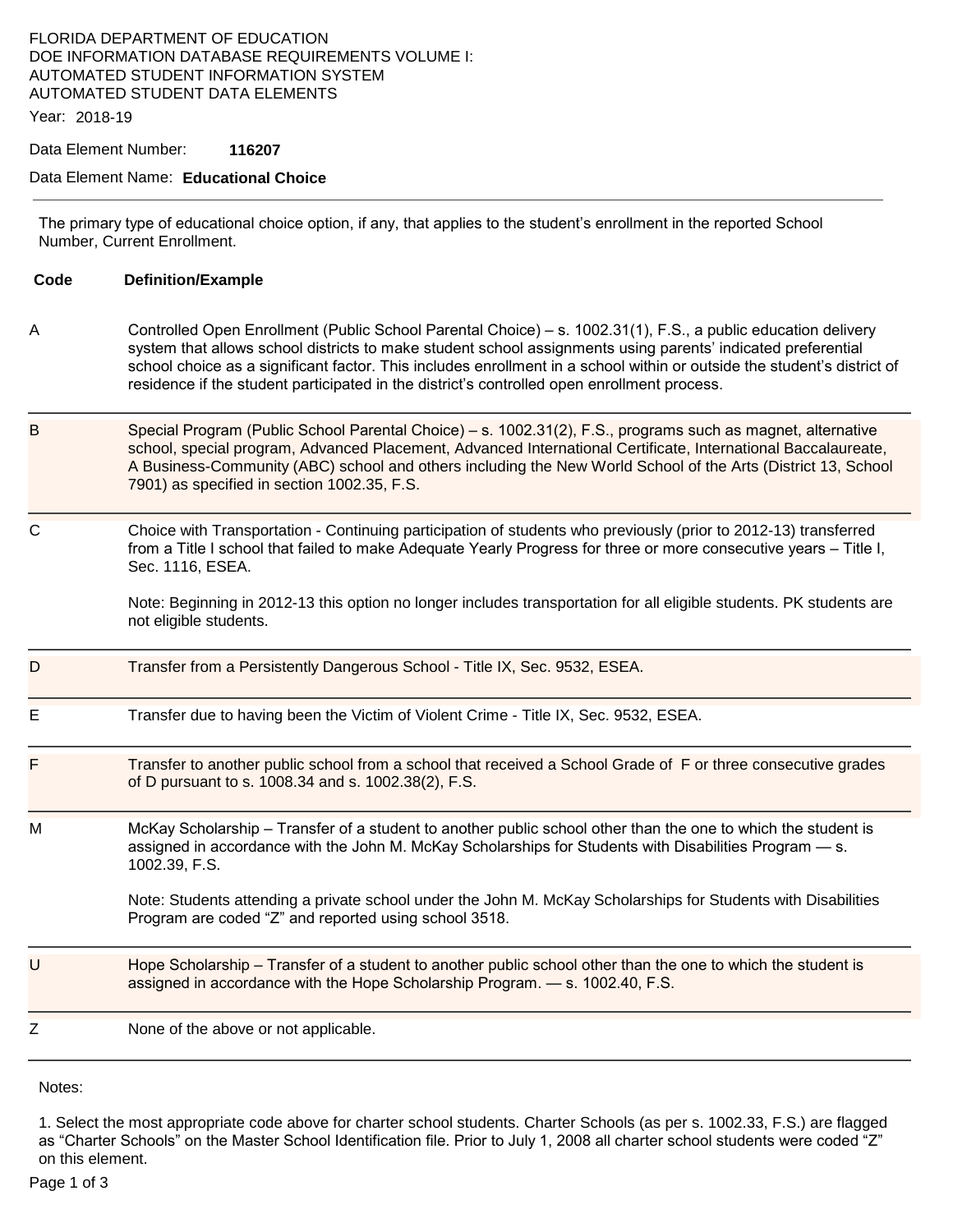#### Data Element Name: **Educational Choice**

2. The following choice options should be coded "Z"; these options are identifiable via other means:

Developmental Research (Laboratory) Schools – s. 1002.32, F.S.; Districts 72, 73, 74 and 75

Charter Technical Career Centers – s. 1002.34, F.S.

District 55, School Number 0231 District 64, School Number 7821

Florida School for the Deaf and Blind – s. 1002.36, F.S.; District 68

Florida Virtual Schools

The Florida Virtual School - District 71, school numbers 0300 (Grades K-8 full-time), 0400 (Grades 9-12 full-time), 0500 (Grades 6-8 part-time), 0600 (Grades 9-12 part-time) – s. 1002.37, F.S.

Florida Virtual School Franchises – school number 7004 – s. 1002.37(2)(i), F.S.

 under s. 1002.45(2), F.S, the Florida Virtual School or a community college. – school number 7001 – Virtual Instruction Program operated through a contract with a provider that is approved by the Department of Education

District Virtual Course Offerings – school number 7006 – s. 1003.498(2), F.S.

Virtual Instruction Program operated by the school district – school number 7023 – s. 1002.45(1)©4, F.S. John M. McKay Scholarships for Students with Disabilities Program – s. 1002.39, F.S.; school number 3518

Home Education – s. 1002.41, F.S.; school number N998

Private Schools – s. 1002.42, F.S.; DOE online data collection form

Private Tutoring Programs – s. 1002.43, F.S.

| Length:                                                                                                                   | 1            |  |  |  |
|---------------------------------------------------------------------------------------------------------------------------|--------------|--|--|--|
| Data Type:                                                                                                                | Alphabetic   |  |  |  |
| Year Implemented:                                                                                                         | 0405         |  |  |  |
| <b>State Standard:</b>                                                                                                    | Nο           |  |  |  |
| Use Types:                                                                                                                |              |  |  |  |
| State Reporting:                                                                                                          | Yes          |  |  |  |
| Local Accountability:                                                                                                     | Yes          |  |  |  |
| <b>FASTER:</b>                                                                                                            | N٥           |  |  |  |
| Migrant Tracking:                                                                                                         | N٥           |  |  |  |
| <b>Required Grades:</b>                                                                                                   | <b>PK-12</b> |  |  |  |
| <b>Programs Required:</b><br>All Programs<br><b>Formats Required:</b><br>Prior School Status / Student Attendance DB9 55x |              |  |  |  |
| <b>Surveys Required:</b><br>Survey 2<br>Yes                                                                               |              |  |  |  |